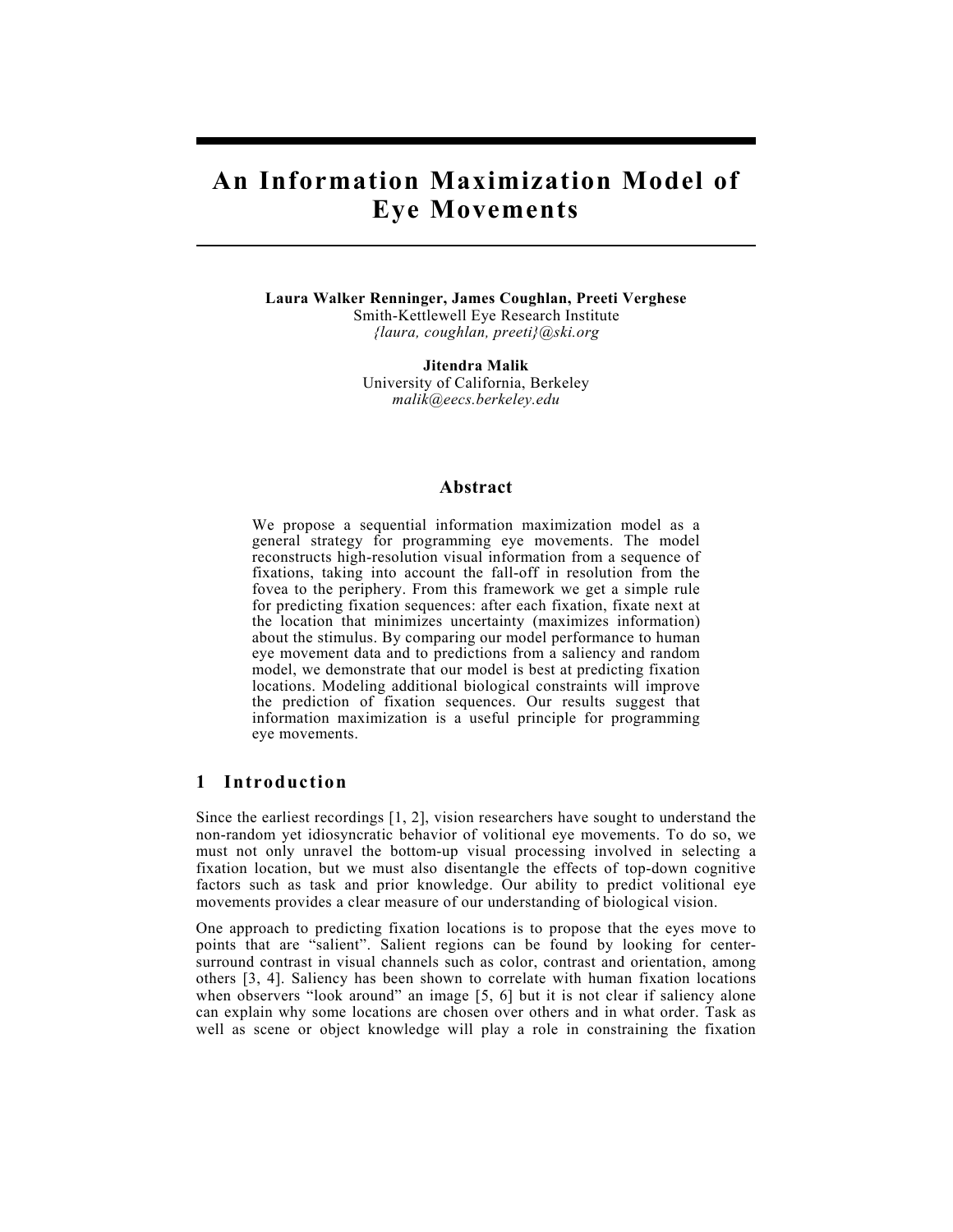locations chosen [7]. Observations such as this led to the scanpath theory, which proposed that eye movement sequences are tightly linked to both the encoding and retrieval of specific object memories [8].

#### **1.1 Our Approach**

We propose that during natural, active vision, we center our fixation on the most *informative* points in an image in order to reduce our overall uncertainty about what we are looking at. This approach is intuitive and may be biologically plausible, as outlined by Lee & Yu [9]. The most informative point will depend on both the observer's current knowledge of the stimulus and the task. The quality of the information gathered with each fixation will depend greatly on human visual resolution limits. This is the reason we must move our eyes in the first place, yet it is often ignored. A sequence of eye movements may then be understood within a framework of *sequential information maximization*.

# **2 Human eye movements**

We investigated how observers examine a novel shape when they must rely heavily on bottom-up stimulus information. Because eye movements will be affected by the task of the observer, we constructed a learn-discriminate paradigm. Observers are asked to carefully study a shape and then discriminate it from a highly similar one.

## **2.1 Stimuli and Design**

We use novel silhouettes to reduce the influence of object familiarity on the pattern of eye movements and to facilitate our computations of information in the model. Each silhouette subtends 12.5º to ensure that its entire shape cannot be characterized with a single fixation.

During the learning phase, subjects first fixated a marker and then pressed a button to cue the appearance of the shape which appeared 10º to the left or right of fixation. Subjects maintained fixation for 300ms, allowing for a peripheral preview of the object. When the fixation marker disappeared, subjects were allowed to study the object for 1.2 seconds while their eye movements were recorded. During the discrimination phase, subjects were asked to select the shape they had just studied from a highly similar shape pair (Figure 1). Performance was near 75% correct, indicating that the task was challenging yet feasible. Subjects saw 140 shapes and given auditory feedback.



Figure 1. Temporal layout of a trial during the learning phase (left). Discrimination of learned shape from a highly similar one (right).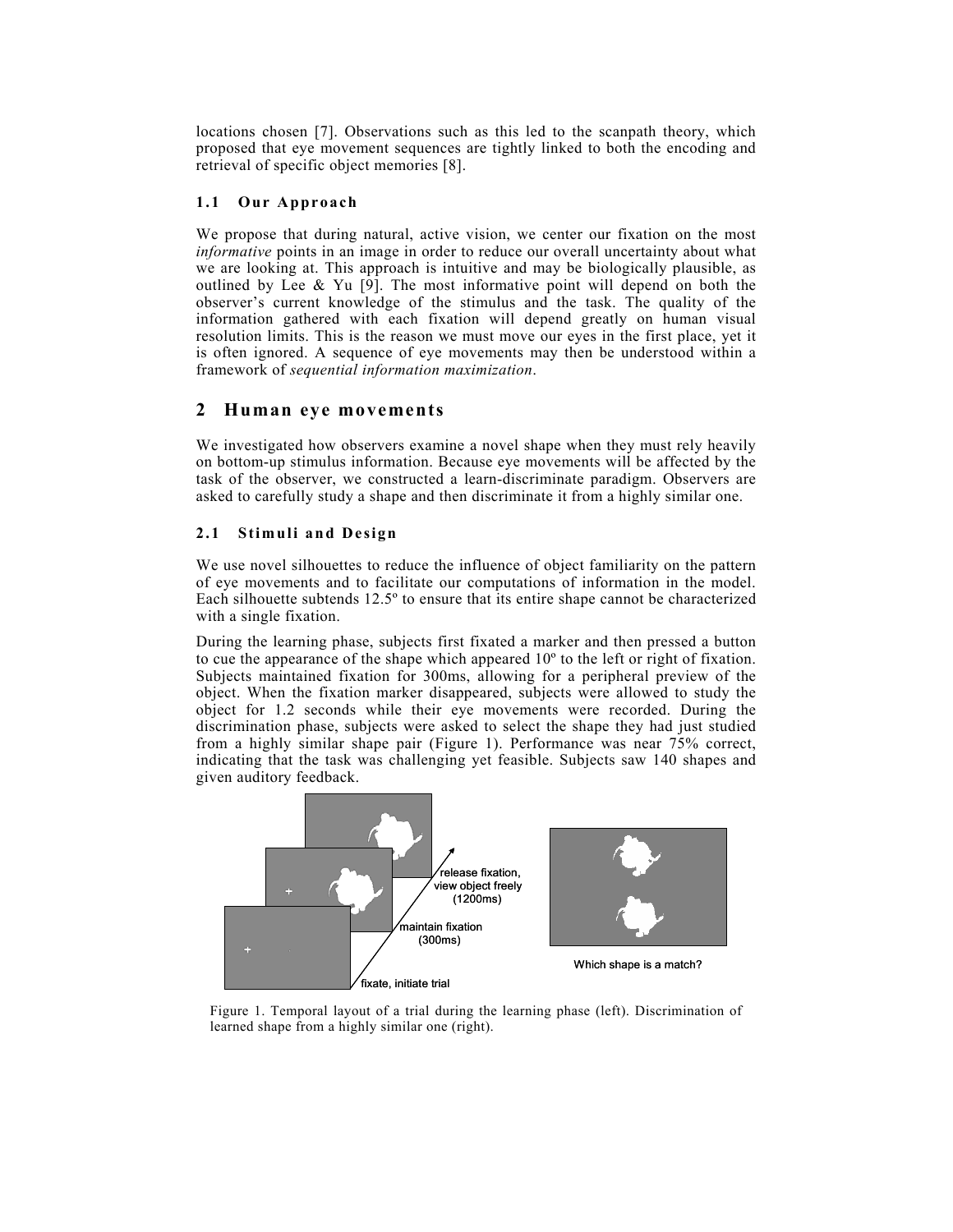#### **2.2 Apparatus**

Right eye position was measured with an SRI Dual Purkinje Image eye tracker while subjects viewed the stimulus binocularly. Head position was fixed with a bitebar. A 25 dot grid that covered the extent of the presentation field was used for calibration. The points were measured one at a time with each dot being displayed for 500ms. The stimuli were presented using the Psychtoolbox software [10].

# **3 Model**

We wish to create a model that builds a representation of a shape silhouette given imperfect visual information, and which updates its representation as new visual information is acquired. The model will be defined statistically so as to explicitly encode uncertainty about the current knowledge of the shape silhouette. We will use this model to generate a simple rule for predicting fixation sequences: after each fixation, fixate next at the location that will decrease the model's uncertainty as much as possible. Similar approaches have been described in an ideal observer model for reading [11], an information maximization algorithm for tracking contours in cluttered images [12] and predicting fixation locations during object learning [13].

## **3.1 Representing information**

The information in silhouettes clearly resides at its contour, which we represent with a collection of points and associated tangent orientations. These points and their associated orientations are called *edgelets*, denoted  $e_1, e_2, \ldots e_N$ , where N is the total number of edgelets along the boundary. Each edgelet  $e_i$  is defined as a triple  $e_i=(x_i, y_i, z_i)$  where  $(x_i, y_i)$  is the 2D location of the edgelet and  $z_i$  is the orientation of the tangent to the boundary contour at that point.  $z_i$  can assume any of Q possible values 1, 2, …, Q, representing a discretization of Q possible orientations ranging from 0 to  $\pi$ , and we have chosen Q=8 in our experiments. The goal of the model is to infer the most likely orientation values given the visual information provided by one or more fixations.

# **3.2 Updating knowledge**

 $\overline{\phantom{a}}$ 

The visual information is based on indirect measurements of the true edgelet values  $e_1, e_2, \ldots e_N$ . Although our model assumes complete knowledge of the number N and locations  $(x_i, y_i)$  of the edgelets, it does not have direct access to the orientations  $z_i$ . Orientation information is instead derived from measurements that summarize the local frequency of occurrence of edgelet orientations, averaged locally over a coarse scale (corresponding to the spatial scale at which resolution is limited by the human visual system). These coarse measurements provide *indirect* information about individual edgelet orientations, which may not uniquely determine the orientations. We will use a simple statistical model to estimate the distribution of individual orientation values conditioned on this information.

Our measurements are defined to model the resolution limitations of the human visual system, with highest resolution at the fovea and lower resolution in the

<sup>&</sup>lt;sup>1</sup> Although the visual system does not have precise knowledge of location coordinates, the model is greatly simplified by assuming this knowledge. It is reasonable to expect that location uncertainty will be highly correlated with orientation uncertainty, so that the inclusion of location should not greatly affect the model's decisions of where to fixate next.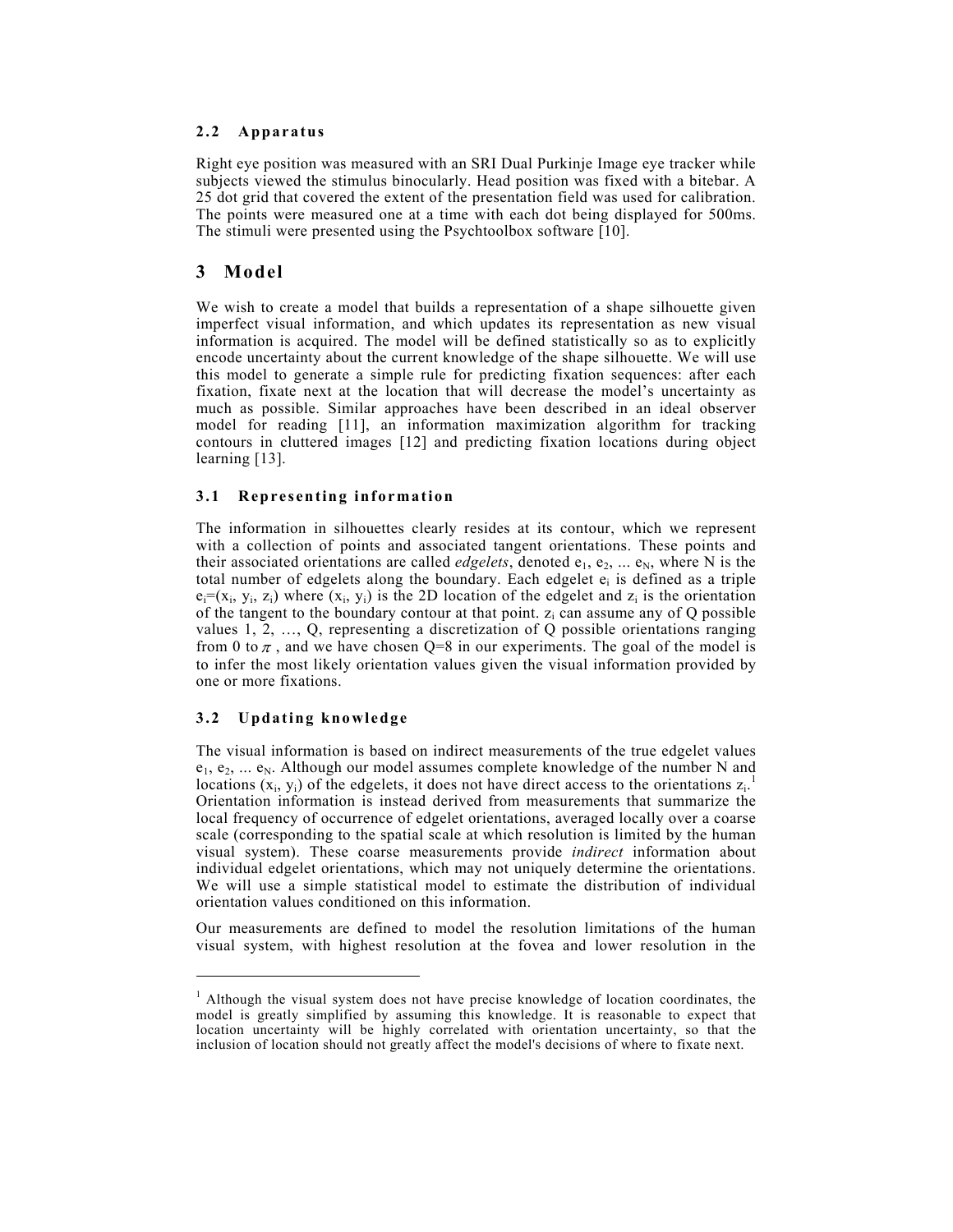periphery. Distance to the fovea is measured as eccentricity E, the visual angle between any point and the fovea. If  $\vec{x} = (x, y)$  is the location of a point in an image and  $\vec{f} = (f_x, f_y)$  is the fixation (i.e. foveal) location in the image then the eccentricity is  $E = \|\vec{x} - \vec{f}\|$ , measured in units of visual degrees. The effective resolution of orientation discrimination falls with increasing eccentricity as  $r(E) = F_{PH}(E + E_2)$  where r(E) is an effective radius over which the visual system spatially pools information and  $F_{PH}$ =0.1 and  $E_2$ =0.8 [14].

Our model represents pooled information as a histogram of edge orientations within the effective radius. For each edgelet  $e_i$  we define the histogram of all edgelet orientations  $e_j$  within radius  $r_i = r(E)$  of  $e_i$ , where E is the eccentricity of  $\vec{x}_i = (x_i, y_i)$ relative to the current fixation  $\vec{f}$ , i.e.  $E = \left| \vec{x}_i - \vec{f} \right|$ . To define the histogram more precisely we will introduce the neighborhood set  $N_i$  of all indices j corresponding to edgelets within radius  $r_i$  of  $e_i$  :  $N_i = \left\{ all \ j \ s.t. \ \left\| \vec{x}_i - \vec{x}_j \right\| \le r_i \right\}$ , with number of neighborhood edgelets  $|N_i|$ . The (normalized) histogram centered at edgelet  $e_i$  is then defined as

$$
h_{iz} = \frac{1}{|N_i|} \sum_{j \in N_i} \delta_{z,z_j} \; ,
$$

which is the proportion of edgelet orientations that assume value z in the (eccentricity-dependent) neighborhood of edgelet e<sub>i.</sub><sup>2</sup>



Figure 2. Relation between eccentricity E and radius  $r(E)$  of the neighborhood (disk) which defines the local orientation histogram  $(h_{iz})$ . Left and right panels show two fixations for the same object.

Up to this point we have restricted ourselves to the case of a single fixation. To designate a sequence of multiple fixations we will index them by  $k=1, 2, ..., K$  (for K total fixations). The k<sup>th</sup> fixation location is denoted by  $\vec{f}^{(k)} = (f^k_x, f^k_y)$ . The quantities  $r_i$ ,  $N_i$  and  $h_{iz}$  depend on fixation location and so to make this dependence explicit we will augment them with superscripts as  $r_i^{(k)}$ ,  $N_i^{(k)}$ , and  $h_{iz}^{(k)}$ .

-

<sup>&</sup>lt;sup>2</sup>  $\delta_{xy}$  is the Kronecker delta function, defined to equal 1 if  $x = y$  and 0 if  $x \neq y$ .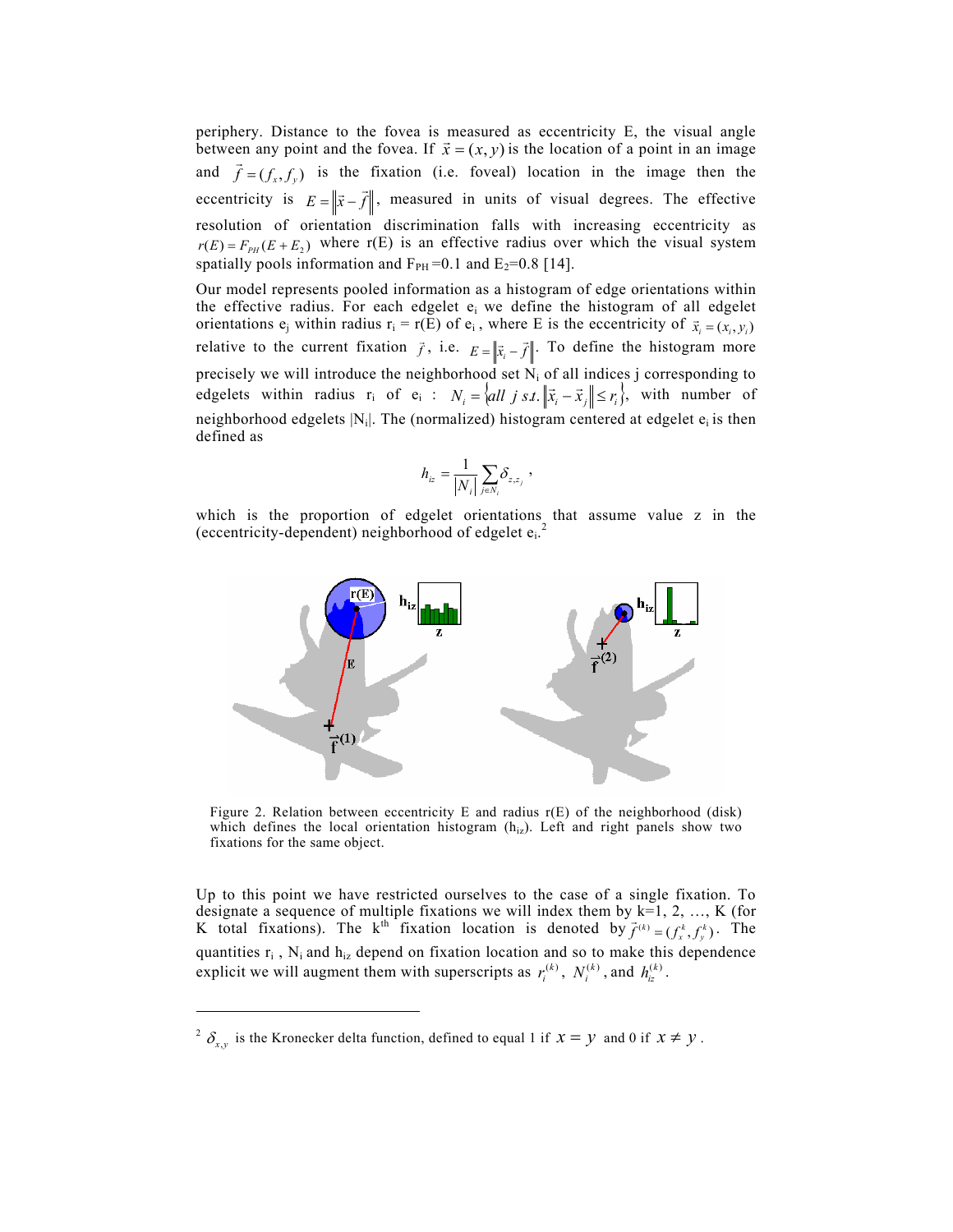Now we describe the statistical model of edgelet orientations given information obtained from multiple fixations. Ideally we would like to model the exact distribution of orientations conditioned on the histogram data: of orientations conditioned on the histogram data:  $P(z_i, z_2, ..., z_N | {\{h_{iz}^{(1)}\},\{h_{iz}^{(2)}\},..., \{h_{iz}^{(K)}\}}),$  where  ${h_{iz}^{(k)}}$  represents all histogram components z at every edgelet  $e_i$  for fixation  $\vec{f}^{(k)}$ . This exact distribution is intractable, so we will use a simple approximation. We assume the distribution factors over individual edgelets:

$$
P(z_i, z_2, \ldots z_N \mid \{h_{iz}^{(1)}\}, \{h_{iz}^{(2)}\}, \ldots, \{h_{iz}^{(K)}\}\} = \prod_{i=1}^N g_i(z_i)
$$

where  $g_i(z_i)$  is the marginal distribution of orientation  $z_i$ . Determining these marginal distributions is still difficult even with the factorization assumption, so we will make an additional approximation:  $g_i(z_i) = \frac{1}{Z_i} \prod_{k=1}^K$ *k*  $g_i(z_i) = \frac{1}{Z_i} \prod_{k=1}^K h_{iz}^{(k)}$ , where  $Z_i$  is a suitable

normalization factor. This approximation corresponds to treating  $h_{iz}^{(k)}$  as a likelihood function over z, with independent likelihoods for each fixation k. While the approximation has some undesirable properties (such as making the marginal distribution  $g_i(z_i)$  more peaked if the same fixation is made repeatedly), it provides a simple mechanism for combining histogram evidence from multiple, distinct fixations.

#### **3.3 Selecting the next fixation**

Given the past K fixations, the next fixation  $\vec{f}^{(K+1)}$  is chosen to minimize the model entropy of the edgelet orientations. In other words,  $\vec{f}^{(K+1)}$  is chosen to minimize

 $H(\vec{f}^{(K+1)}) =$  *entropy*  $[P(z_i, z_2, ..., z_N | {h_{iz}^{(1)}}, {h_{iz}^{(2)}}], ..., {h_{iz}^{(K+1)}})]$ , where the entropy of a distribution P(x) is defined as  $-\sum_{x} P(x) \log P(x)$ . In practice, we minimize the entropy by evaluating it across a set of candidate locations  $\vec{f}^{(K+1)}$  which forms a

regularly sampled grid across the image.<sup>3</sup> We note that this selection rule makes decisions that depend, in general, on the full history of previous K fixations.

### **4 Results**

 $\overline{\phantom{a}}$ 

Figure 3 shows an example of one observer's eye movements superimposed over the shape (top row), the prediction from a saliency model (middle row) [3] and the prediction from the information maximization model (bottom row). The information maximization model updates its prediction after each fixation.

An ideal sequence of fixations can be generated by both models. The saliency model selects fixations in order of decreasing salience. The information maximization model selects the maximally informative point after incorporating information from the previous fixations. To provide an additional benchmark, we also implemented a

<sup>&</sup>lt;sup>3</sup> This rule evaluates the entropy resulting from every possible next fixation before making a decision. Although this rule is suitable for our modeling purposes, it would be inefficient to implement in a biological or machine vision system. A practical decision rule would use current knowledge to estimate the *expected* (rather than actual) entropy.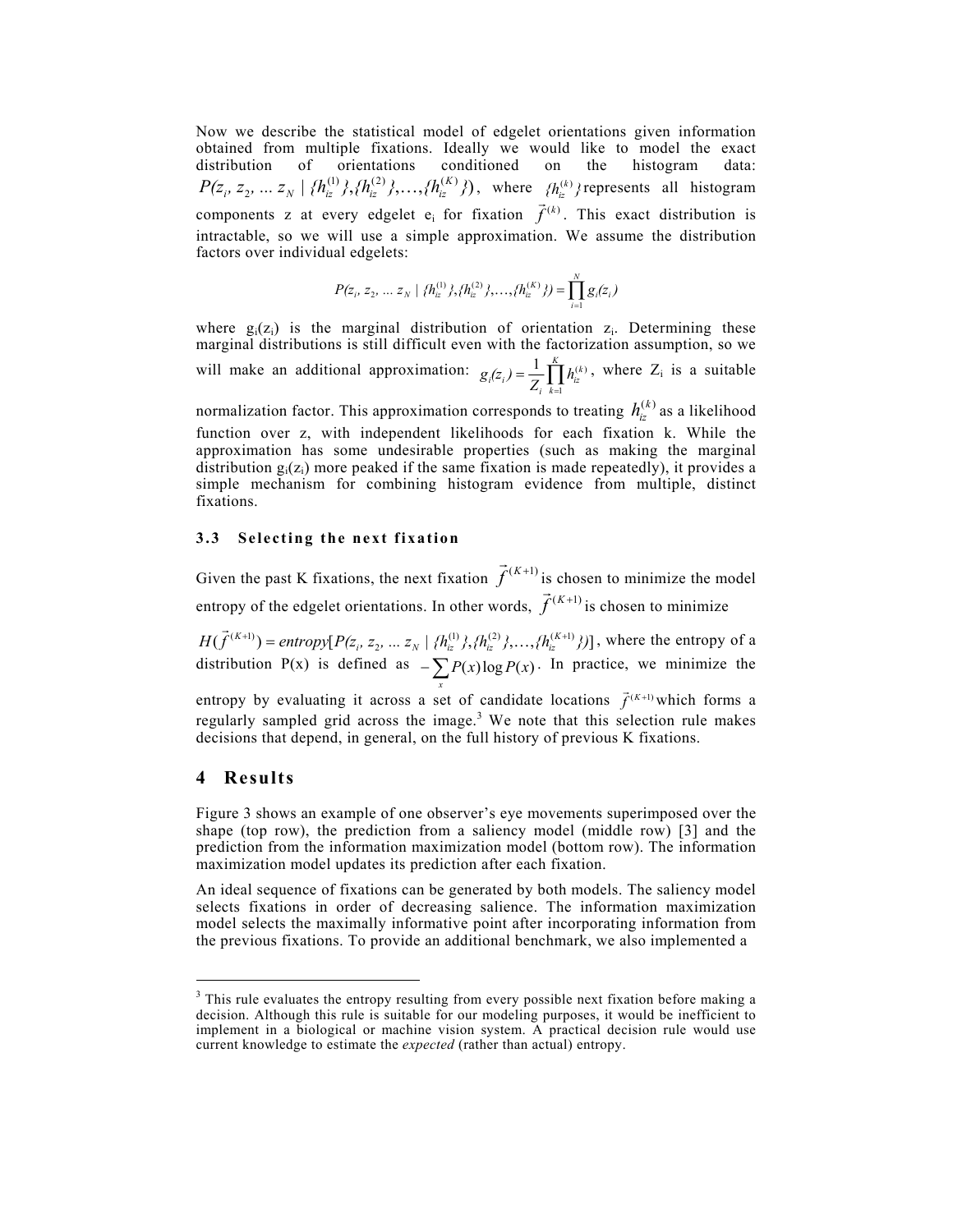

Figure 3. Example eye movement pattern, superimposed over the stimulus (top row), saliency map (middle row) and information maximization map (bottom row).

model that selects fixations at random. One way to quantify the performance is to map a subject's fixations onto the closest model predicted fixation locations, ignoring the sequence in which they were made. In this analysis, both the saliency and information maximization models are significantly better than random at predicting candidate locations ( $p < 0.05$ ; t-test) for three observers (Figure 4, left). The information maximization model performs slightly but significantly better than the saliency model for two observers (lm, kr). If we match fixation locations while retaining the sequence, errors become quite large, indicating that the models cannot account for the observed behavior (Figure 4, right).



Figure 4. Prediction error of three models: random (R), saliency (S) and information maximization (I) for three observers (pv, lm, kr). The left panel shows the error in predicting fixation locations, ignoring sequence. The right panel shows the error when sequence is retained before mapping. Error bars are 95% confidence intervals.

The information maximization model incorporates resolution limitations, but there are further biological constraints that must be considered if we are to build a model that can fully explain human eye movement patterns. First, saccade amplitudes are typically around 2-4 $^{\circ}$  and rarely exceed 15 $^{\circ}$  [15]. When we move our eyes, the image of the visual world is smeared across the retina and our perception of it is actively suppressed [16]. Shorter saccade lengths may be a mechanism to reduce this cost. This biological constraint would cause a fixation to fall short of the prediction if it is distant from the current fixation (Figure 5).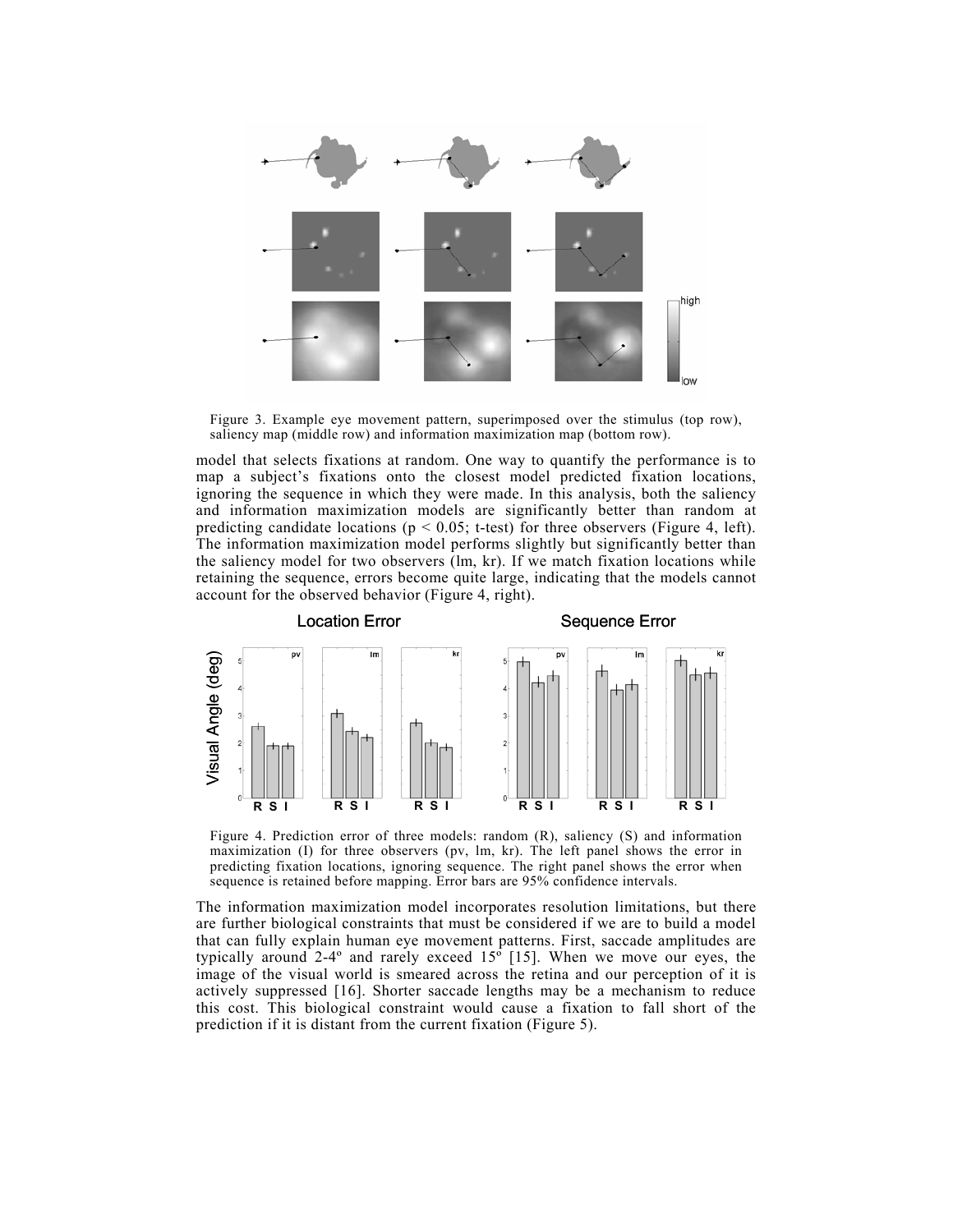

Figure 5. Cost of moving the eyes. Successive fixations may fall short of the maximally salient or informative point if it is very distant from the current fixation.

Second, the biological system may increase its sampling efficiency by planning a series of saccades concurrently [17, 18]. Several fixations may therefore be made before sampled information begins to influence target selection. The information maximization model currently updates after each fixation. This would create a discrepancy in the prediction of the eye movement sequence (Figure 6).



Figure 6. Three fixations are made to a location that is initially highly informative according to the information maximization model. By the fourth fixation, the subject finally moves to the next most informative point.

# **5 Discussion**

Our model and the saliency model are using the same image information to determine fixation locations, thus it is not surprising that they are roughly similar in their performance of predicting human fixation locations. The main difference is how we decide to "shift attention" or program the sequence of eye movements to these locations. The saliency model uses a winner-take-all and inhibition-of-return mechanism to shift among the salient regions. We take a completely different approach by saying that observers adopt a strategy of sequential information maximization. In effect, the history of where we have been matters because our model is continually collecting information from the stimulus. *We have an implicit "inhibition-of-return" because there is little to be gained by revisiting a point.*  Second, we attempt to take biological resolution limits into account when determining the quality of information gained with each fixation. By including additional biological constraints such as the cost of making large saccades and the